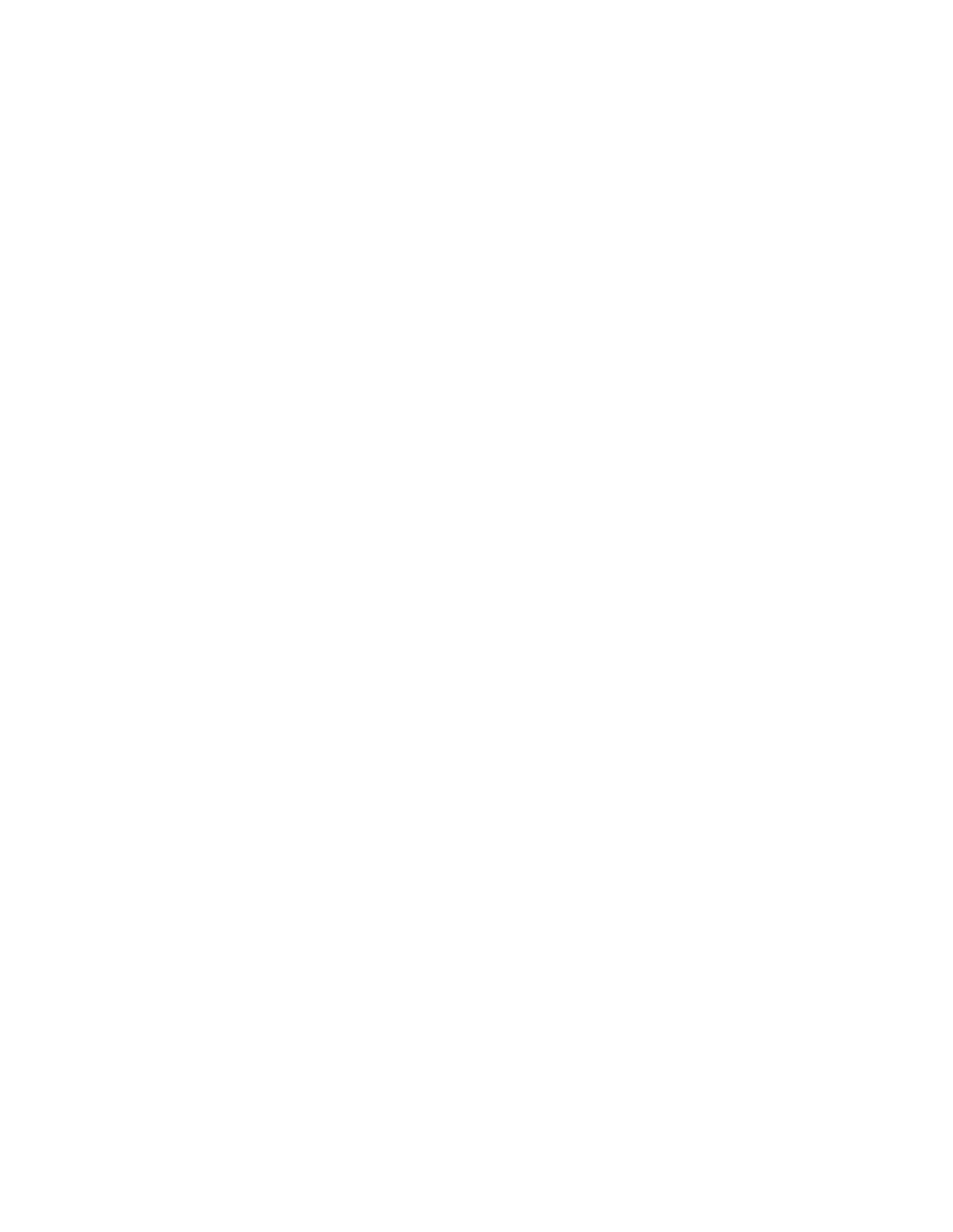## **LA 399 Internship in Landscape Architecture**

| Instructor:            | Ned Crankshaw                        |
|------------------------|--------------------------------------|
| <b>Office Address:</b> | S305 Agriculture Science Bldg        |
| <b>Office Phone:</b>   | 257-4691                             |
| <b>Office Hours:</b>   | By appointment with assigned faculty |

**Course Description:** This is a self-directed course providing academic credit for a pre-approved internship relating to the practice of landscape architecture. An internship involves working for a minimum of 96 hours in a private or public landscape architecture office or in another professional experience associated with landscape architecture. Other experiences could include conservation work, research projects, or community engagement work. While engaged in the internship it is required that a Practice Portfolio and a Daily Journal of professional engagement be kept.

**Prerequisites:** LAAR major and third year standing or higher.

#### **Student Learning Objectives:**

After completing this internship, a student will be able to:

- 1. Demonstrate a working knowledge of the professional sphere of practice engaged in during theinternship.
- 2. Articulate to his/her peers the types of projects or activities engaged by a professionaloffice.
- 3. Utilize this experience in the studio as an indicator of professional competence.

#### **Course Objectives:**

- 1. To develop a strong sense of the day-to-day operations of a professional office
- 2. To gain a skill set that can be utilized in future studios and other coursework
- 3. To develop the beginning of a networking system that could be useful in professional development

#### **Required Materials:** None

**Description of Course Activities and Assignments:** As this is an internship there are no formal assigned activities except engagement in the office in which the internship occurs. Engagement in professional activities will be assessed with three assignments:

- **Daily diary of internship activities -** The diary is a day-by-day account of the aspects of professional practice in which the intern was engaged. This will mirror the contents of the time sheet which all offices require in daily practice.
- **Portfolio of work engaged in during the internship**  The portfolio will include the projects that were worked on while engaged in the intern activities. While it is recognized that some projects may be proprietary, it should be possible to provide a summary description of what the project was and what role the intern played in the project's actualization.
- **Presentation to peers following the internship -** Since the internship is a learning experience, a presentation of what was learned will be presented to the intern's peers at the beginning of the semester following the semester of the internship.

**Course Grading**: Grades will be apportioned based on one third each for the portfolio, diary, and presentation. A mid-term grade will not be awarded because of the structure of the course assignments. Likewise, a final exam will not be given in the course.

- A = Exceeds expectations in all the above areas
- B = Meets expectations at a high level of competency
- C = Meets expectations at an average level of expectation
- D = Does not meet expectations in all the above areas
- E = Generally fails to provide professional work in all areas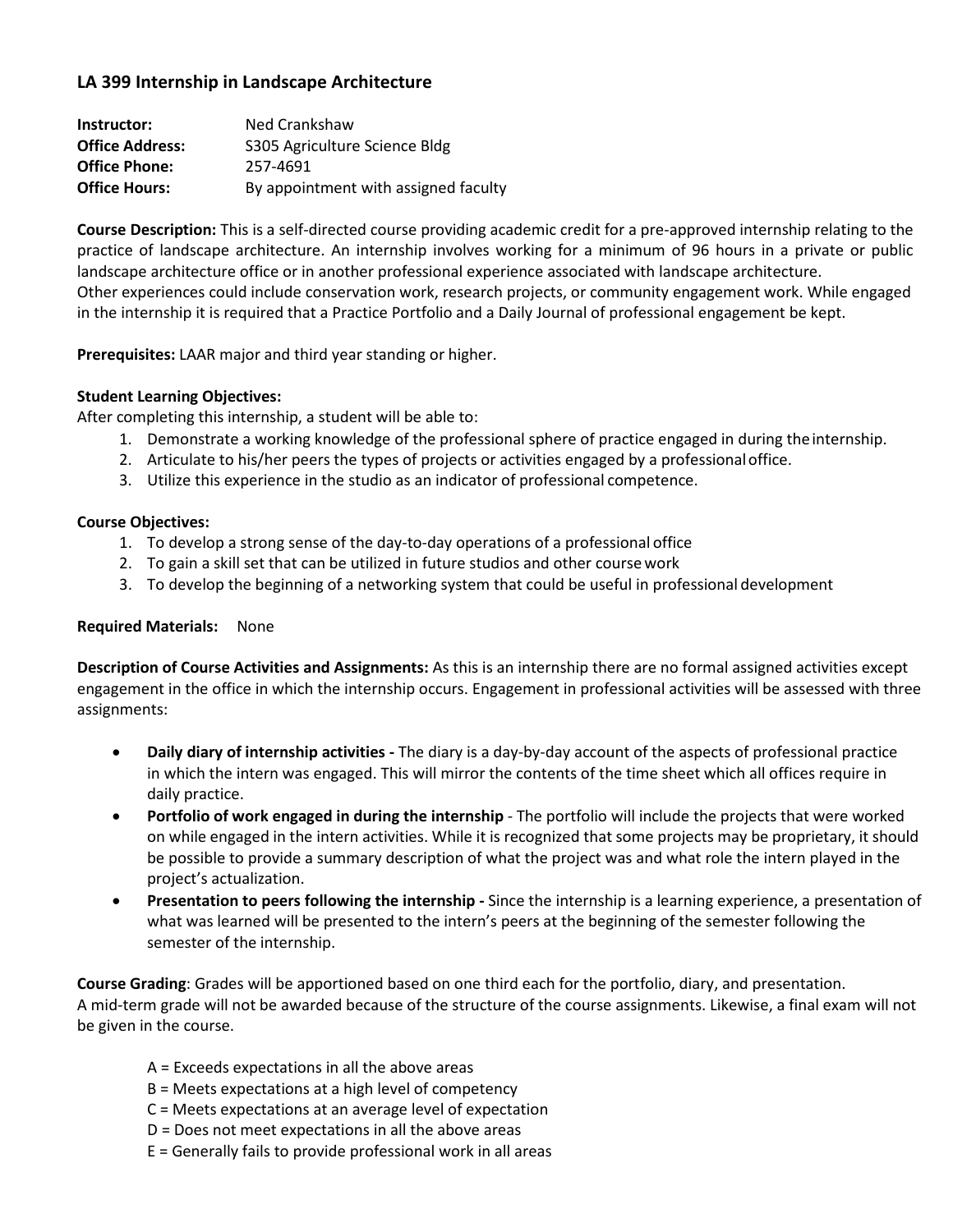**Tentative Course Schedule:** The intern must be actively engaged in professional landscape architectural activities for no less than 96 hours to receive credit for the course.

#### **Course Policies - Submission of Assignments:**

- The diary and portfolio should be submitted by the end of the first week of class following the internship in question.
- Internship presentations will be scheduled for the second week of class in the semester following the internship experience.

**Attendance Policy**: As required by the office in which the internship takesplace. **Excused Absences:** As required by the office in which the internship takesplace.

#### **Academic Integrity**

- Academic honesty is fundamental to the activities and principles of the university. All members of the academic community must be confident that each person's work has been responsibly and honorably acquired, developed, and presented. The academic community regards academic dishonesty as an extremely serious matter with serious consequences that range from failing the course to expulsion from the university. When in doubt about plagiarism, consult the instructor.
- Per university policy, students shall not plagiarize, cheat, or falsify or misuse academic records. Students are expected to adhere to university policy on cheating and plagiarism in all courses. The minimum penalty for a first offense is a zero on the assignment on which the offense occurred. If the offense is considered severe or the student has other academic offenses on their record, more serious penalties, up to suspension from the university may be imposed.
- Plagiarism and cheating are serious breaches of academic conduct. Each student is advised to become familiar with the various forms of academic dishonesty as explained in the Code of Student Rights and Responsibilities. Complete information can be found at the following website: [http://www.uky.edu/Ombud.](http://www.uky.edu/Ombud) A plea of ignorance is not acceptable as a defense against the charge of academic dishonesty. It is important that you review this information as all ideas borrowed from others need to be properly credited.
- Part II of *Student Rights and Responsibilities (http://www.uky.edu/StudentAffairs/Code/part2.html) states that all* academic work, written or otherwise, submitted by students to their instructors or other academic supervisors, is expected to be the result of their own thought, research, or self-expression. In cases where students feel unsure about the question of plagiarism involving their own work, they are obliged to consult their instructors on the matter before submission.
- When students submit work purporting to be their own, but which in any way borrows ideas, organization, wording or anything else from another source without appropriate acknowledgement of the fact, the students are guilty of plagiarism. Plagiarism includes reproducing someone else's work, whether it be a published article, chapter of a book, a paper from a friend or some file, or something similar to this. Plagiarism also includes the practice of employing or allowing another person to alter or revise the work which a student submits as his/her own, whoever that other person may be. Students may discuss assignments among themselves or with an instructor or tutor, but when the actual work is done, it must be done by the student, and the student alone. When a student's assignment involves research in outside sources of information, the student must carefully acknowledge exactly what, where and how he/she employed them. If the words of someone else are used, the student must put quotation marks around the passage in question and add an appropriate indication of its origin. Making simple changes while leaving the organization, content and phraseology intact is plagiaristic. However, nothing in these Rules shall apply to those ideas which are so generally and freely circulated as to be a part of the public domain (Section 6.3.1). **Please Note:** Any assignment you turn in may be submitted to an electronic database to check for plagiarism.

**Accommodations Due to Disability:** If you have a documented disability that requires academic accommodations, please see me as soon as possible during scheduled office hours. To receive accommodations in this course, you must provide me with a Letter of Accommodation from the Disability Resource Center for coordination of campus disability services available to students with disabilities.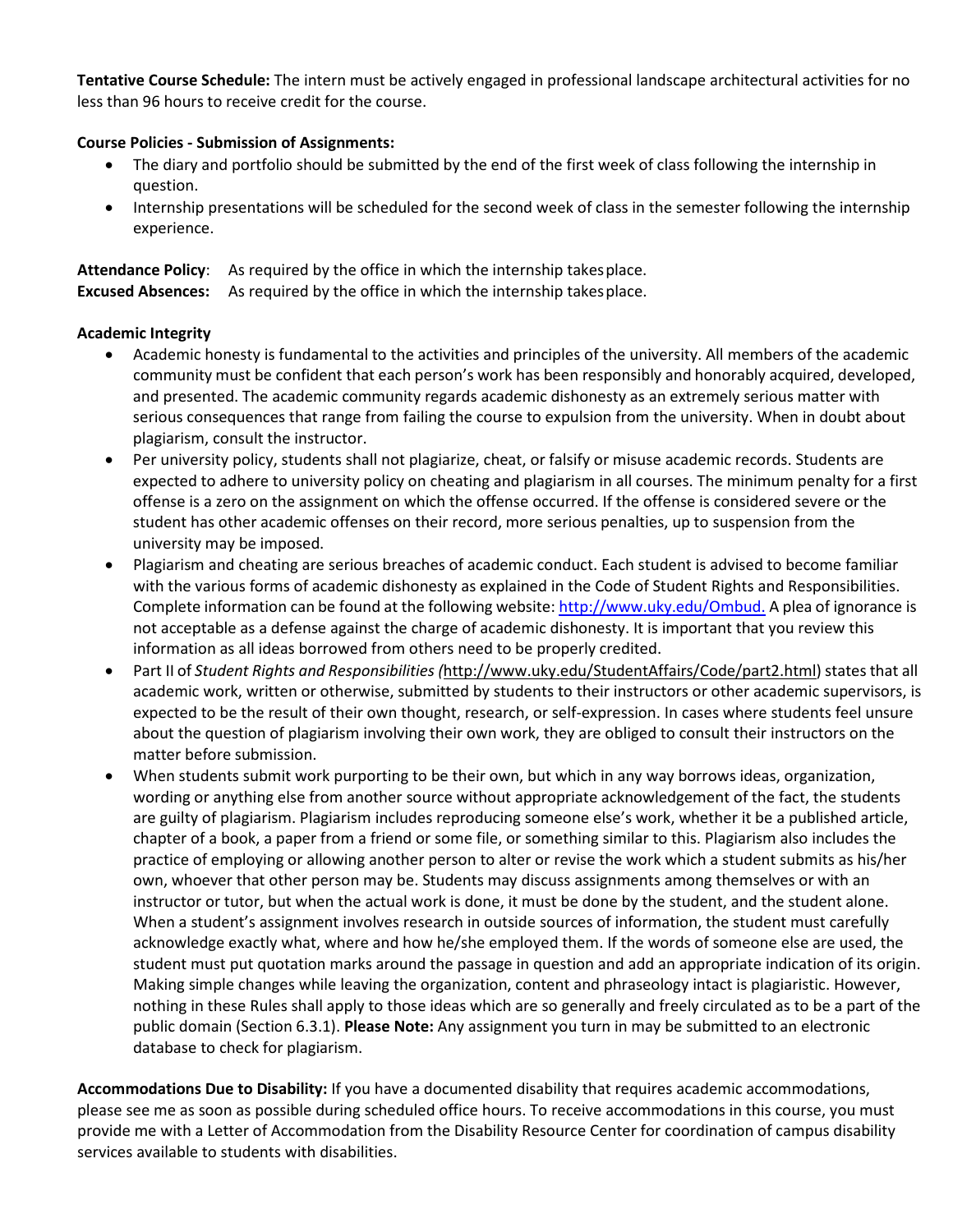## **University of Kentucky Internship Program LEARNING CONTRACT**

**James W. Stuckert Career Center** 408 Rose Street, Lexington, KY 40506-0494 Phone (859) 257-2746 Fax (859) 323-1085 <http://www.uky.edu/CareerCenter>

#### **LEARNING CONTRACT MUST BE TYPED**

| <b>STUDENT INFORMATION</b>             |                                            | <b>COURSE INFORMATION</b>                          |              |  |        |  |
|----------------------------------------|--------------------------------------------|----------------------------------------------------|--------------|--|--------|--|
| Name                                   |                                            | Semester/Year                                      |              |  |        |  |
| Email                                  |                                            | Course#/Section                                    | LA 399-001   |  |        |  |
| Phone                                  |                                            | <b>Credit Hours</b>                                |              |  |        |  |
| Address                                |                                            | <b>Grade Option</b><br>(Letter Grade or Pass-Fail) | Letter Grade |  |        |  |
| City/ST/Zip                            |                                            | Remuneration                                       | Paid         |  | Unpaid |  |
| Major                                  | Landscape Architecture                     |                                                    |              |  |        |  |
| College                                | College of Agriculture, Food & Environment |                                                    |              |  |        |  |
| Class Level                            |                                            |                                                    |              |  |        |  |
| <b>Student Number</b><br>(not SSN)     |                                            |                                                    |              |  |        |  |
| <b>INTERNSHIP PARTNER INFORMATION</b>  |                                            | <b>WORKING INFORMATION</b>                         |              |  |        |  |
| Organization or<br><b>Company Name</b> |                                            | <b>Starting Date</b>                               |              |  |        |  |
|                                        |                                            | <b>Ending Date</b>                                 |              |  |        |  |
| Supervisor's Name                      |                                            | <b>Total Number of Weeks</b>                       |              |  |        |  |
| Email                                  |                                            | Average Hours Per Week                             |              |  |        |  |
| Phone                                  |                                            | <b>Total Number of Hours</b>                       |              |  |        |  |
| Address                                |                                            |                                                    |              |  |        |  |
|                                        |                                            |                                                    |              |  |        |  |
| City/ST/Zip                            |                                            |                                                    |              |  |        |  |
|                                        | Describe the duties of your internship:    |                                                    |              |  |        |  |
|                                        |                                            |                                                    |              |  |        |  |
|                                        |                                            |                                                    |              |  |        |  |
|                                        |                                            |                                                    |              |  |        |  |
|                                        |                                            |                                                    |              |  |        |  |